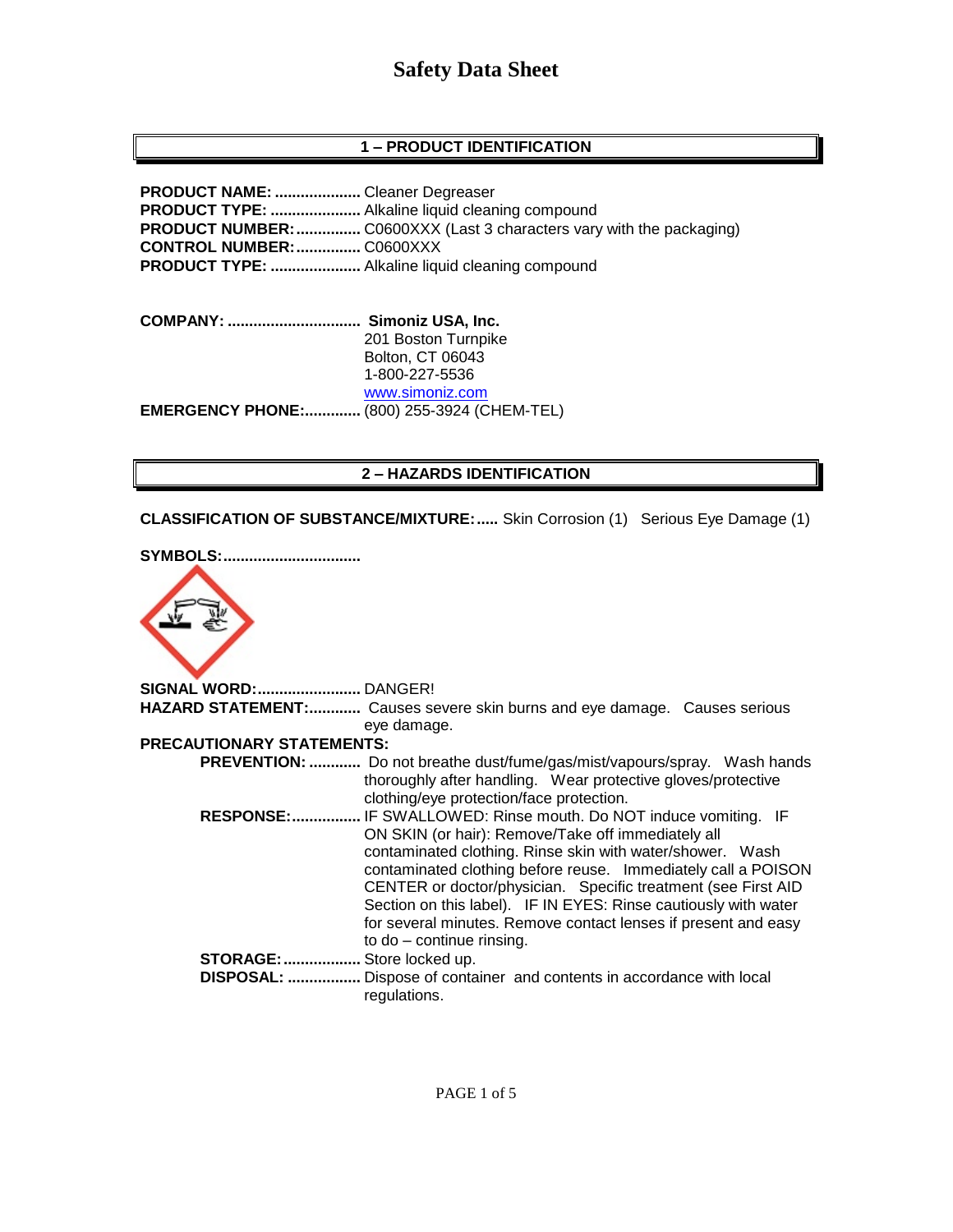# **3 – COMPOSITION / INFORMATION ON INGREDIENTS**

**INGREDIENT C.A.S. NUMBER**

Water 7732-18-5 2-Butoxy Ethanol 111-76-2 Sodium Metasilicate 6834-92-0 Nonylphenoxypolyethyleneoxyethanol 9016-45-9

Percentages of ingredients are being withheld as trade secret information. This information will be disclosed as necessary to authorized individuals

#### **4 – FIRST-AID MEASURES**

|                        | <b>BREATHING (INHALATION):</b> If victim shows signs of discomfort or irritation, remove to fresh |
|------------------------|---------------------------------------------------------------------------------------------------|
|                        | air. If symptoms persist, get immediate medical attention.                                        |
|                        | <b>SWALLOWING (INGESTION): . DO NOT INDUCE VOMITING! Drink a large quantity of water or</b>       |
|                        | milk. Do not attempt to give liquids to an unconscious person.                                    |
|                        | Get immediate medical attention!                                                                  |
| <b>EYES: </b>          | Ingestion. Not likely to be inhaled in dangerous amounts.                                         |
| <b>SKIN (DERMAL): </b> | . Flush from skin and clothing with large amounts of fresh water. If                              |
|                        | irritation persists, consult physician. Wash contaminated clothing                                |
|                        | before wearing.                                                                                   |

#### **5 – FIRE-FIGHTING MEASURES**

**FLASHPOINT:...........................** This product is non-flammable. **EXTINGUISHING MEDIA:.........** This product is non-flammable. Use extinguishing media suitable for materials already burning. **SPECIAL FIRE FIGHTING PROCEDURES: ............**Firefighters working in areas where this product is present should be equipped with an approved, fully enclosed SCBA. **UNUSUAL FIRE AND EXPLOSION HAZARDS:......**None known.

# **6 – ACCIDENTAL RELEASE MEASURES**

**SPILL PROCEDURES:.............** Dike to prevent spillage into streams or sewer systems. Consult local, state and federal authorities.

**WASTE DISPOSAL: .................** As recommended by local, state and federal authorities.

# **7 – HANDLING and STORAGE**

**STORAGE:................................** Store in a cool, well ventilated area. Avoid overheating or freezing. **HANDLING:...............................** Under normal use according to label instructions, special protection should not be necessary. Wear eye protection if product is likely to splash.Do not place this product in an unmarked container! Keep away from children! Spilled material is slippery.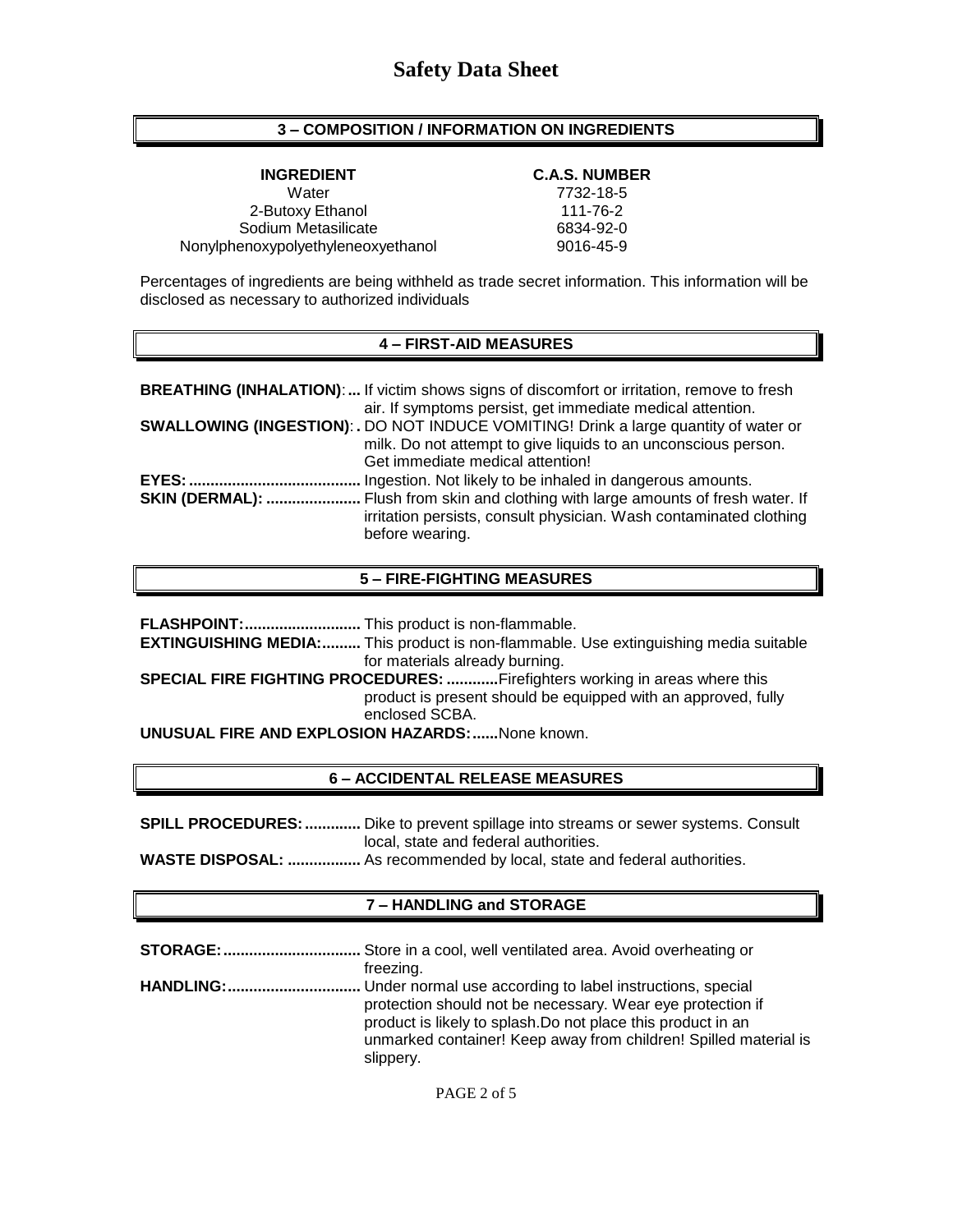# **8 – EXPOSURE CONTROLS / PERSONAL PROTECTION**

**RESPIRATORY PROTECTION:**Not usually needed in well-ventilated areas. If needed, use a NIOSH approved respirator. **PROTECTIVE CLOTHING:.......** Nitrile or PVC gloves, and chemical splash goggles. **ADDITIONAL MEASURES: ......** Under normal use according to label instructions, special protection should not be necessary. Wear eye protection if product is likely to splash.Do not place this product in an unmarked container! Keep away from children! Spilled material is slippery. **INGREDIENT C.A.S. NUMBER PEL**

|           | PEL                    |
|-----------|------------------------|
| 7732-18-5 | No limits established  |
| 111-76-2  | 20 ppm TLV, 25 ppm PEL |
| 6834-92-0 | No limit established   |
| 9016-45-9 | No limits established  |
|           | <b>C.A.S. NUMBER</b>   |

# **9 – PHYSICAL / CHEMICAL PROPERITES**

**APPEARANCE & ODOR: .........** Transparent liquid, slight solvent odor.

| ODOR THRESHOLD:  N/A                       |  |
|--------------------------------------------|--|
|                                            |  |
| <b>MELTING POINT: </b> 210 degrees F.      |  |
| <b>FREEZING POINT:  N/A</b>                |  |
| BOILING POINT: 210 degrees F.              |  |
| <b>BOILING POINT RANGE: N/A</b>            |  |
| FLASHPOINT: This product is non-flammable. |  |
| EVAPORATION RATE: N/A                      |  |
| FLAMMABILITY (solid/gas): N/A              |  |
| EXPLOSION LIMITS:  N/A                     |  |
| VAPOR PRESSURE:  N/A                       |  |
| VAPOR DENSITY (AIR=1): Greater than 1.     |  |
| <b>SPECIFIC GRAVITY:  1.02</b>             |  |
| SOLUBILITY IN WATER:  Completely soluble.  |  |
| <b>PARTITION COEFFICIENT:  N/A</b>         |  |
|                                            |  |
|                                            |  |
| VISCOSITY:  Water thin                     |  |
|                                            |  |

# **10 – STABILITY and REACTIVITY**

**STABILITY:...............................** Stable under normal conditions. **HAZARDOUS DECOMP.:.........** This product not known to polymerize. **INCOMPATIBILITY:**.................... Do not mix with acids or other detergents.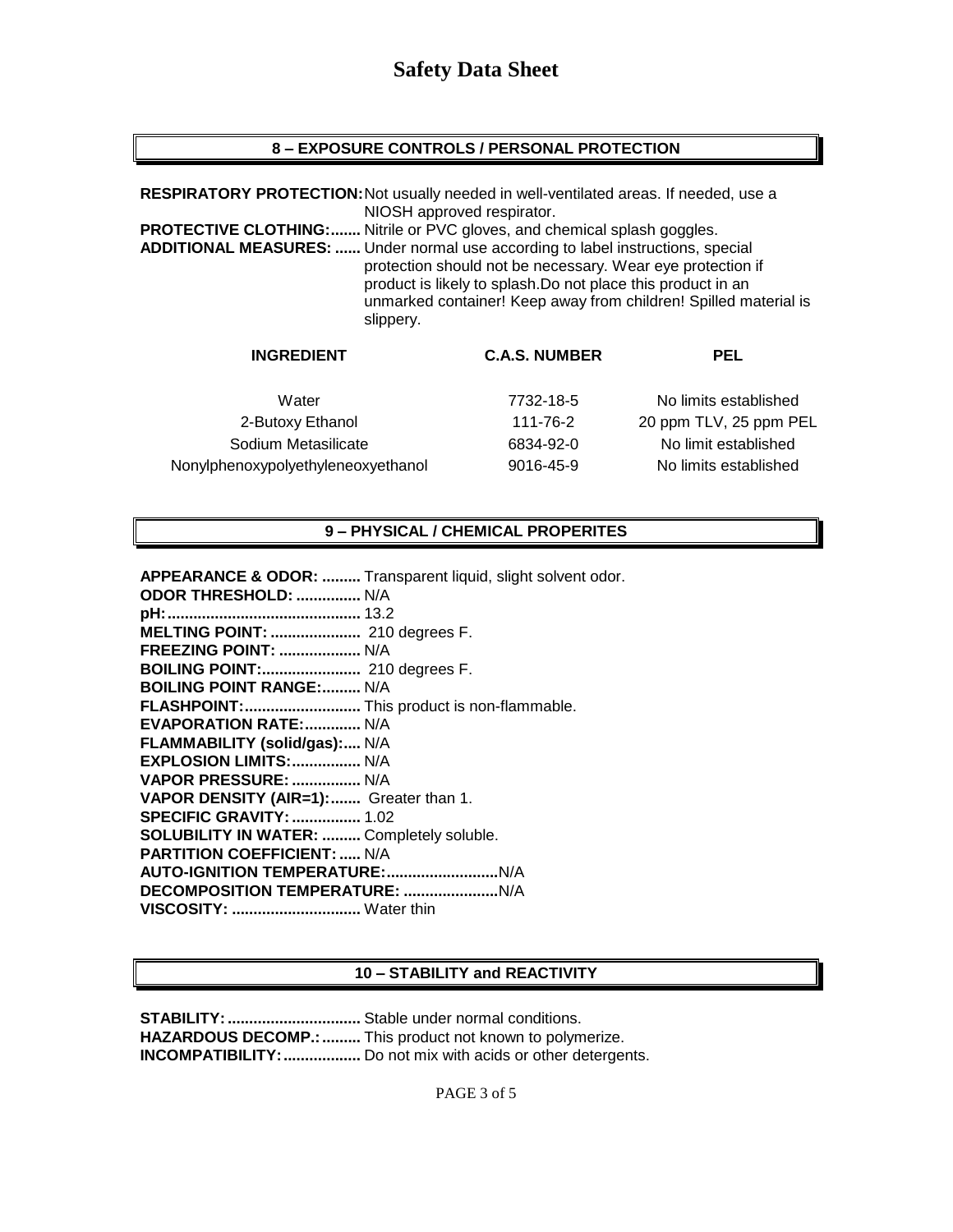# **Safety Data Sheet**

# **11 – TOXICOLOGICAL INFORMATION**

**ROUTE(S) OF ENTRY:.............** Ingestion. Not likely to be inhaled in dangerous amounts. **LISTED CARCINOGEN: ...........** None over 0.1%. **MEDICAL CONDITION AGGRAVATED:..................**May aggravate pre-existing dermatitis. **INHALATION:............................** Not likely to be inhaled in hazardous amounts. Maintain adequate ventilation in the work area. **INGESTION:..............................** This material can cause irritation or damage to stomach and esophagus. **EYES:........................................** Undiluted product will cause burns or eye irritation, or possibly blindness. **SKIN (DERMAL): ......................** This product may cause burns or irritation if not removed from the skin. Chronic overexposure may cause injury to blood, liver & kidneys. **ACUTE TOXICITY\* (ORAL):…… .............................**>5000 mg/kg **ACUTE TOXICITY\* (DERMAL):.. .............................**>5000 mg/kg **ACUTE TOXCITY\* (INHALATION):..........................**>20,000 ppm V (Gas), >20 mg/l (Vapor), >5 mg/l (Dust)

**\***Determined using the additivity formula for mixtures (GHS Purple Book, 3.1.3.6)

#### **12 – ECOLOGICAL INFORMATION**

#### **ENVIRONMENTAL FATE AND DISTRIBUTION:** N/A

#### **13 –DISPOSAL CONSIDERATIONS**

**WASTE DISPOSAL: .................** As recommended by local, state and federal authorities.

#### **14 – TRANSPORTATION INFORMATION**

**PROPER SHIPPING NAME:.....** Not D.O.T. regulated. **HAZARD CLASS:...................... UN/NA NUMBER: ..................... PACKAGING GROUP :.............**

# **15 - REGULATIONS**

Contents of this MSDS comply with the OSHA Hazard Communication Standard 29CFR 1910.1200

#### **16 – OTHER INFORMATION**

**NFPA HEALTH: ........................** 2 **NFPA FLAMMABILITY:............** 1 **NFPA REACTIVITY:..................** 0 **NFPA OTHER: ..........................** Alkali